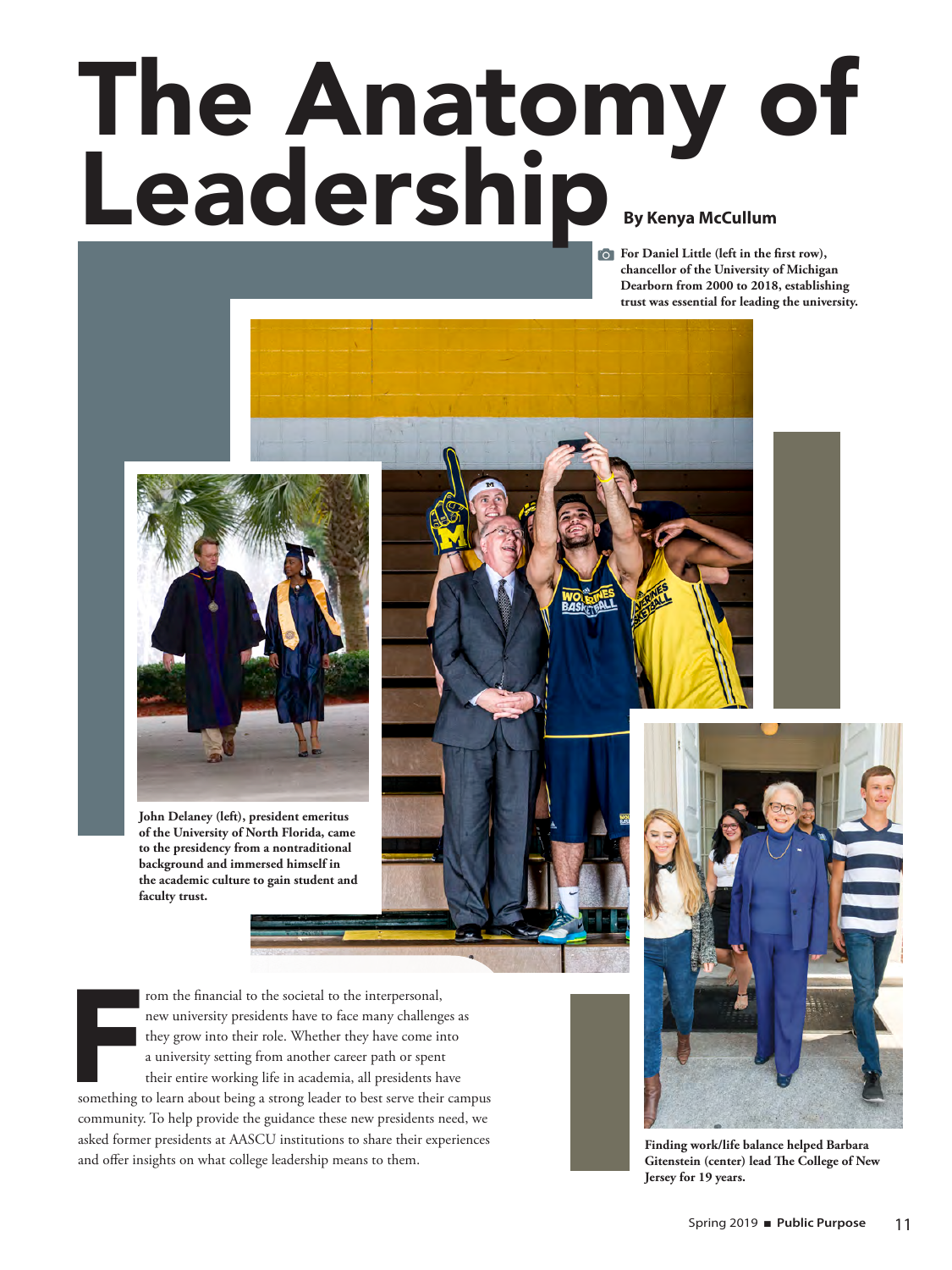## Learn Your New Environment

When John Delaney began his tenure as the president of the University of North Florida (UNF), he was charged with not only becoming accustomed to his new leadership position but also to leading in an academic environment where he was often met with skepticism. Delaney had previously served the local community as the chief assistant state attorney for northeast Florida, the general counsel for the city/county of Jacksonville and a two-term Jacksonville mayor—rather than coming from a traditional academic background.

"Nontraditional presidents have to overcome much faculty suspicion," he noted. "I became friends with a faculty member who initially opposed my selection. She was an immense help in understanding our university. In one lighthearted email exchange about halfway into my tenure, I emailed, 'Will I ever be forgiven for the lack of a Ph.D.?' Her response was, 'In a word...No!! Unless you have gone through the dissertation, tenure and promotion process—NO!!'"

But despite this, Delaney was able to overcome this challenge by completely immersing himself in the academic culture. He listened to the concerns of the faculty, staff and students, which gave him the insight he needed to make sound decisions that would affect all of UNF's stakeholders. Before making any big decisions, he knew he needed to truly understand UNF and earn its trust.

"The best advice for a new president is to not do anything dramatic the first year. Learn the history, traditions, customs, practices, and assimilate governance ideas of the campus," Delaney said. "Above all, listen. Faculty will accept change if they are part of the dialogue and decision—not so if they are not consulted."

Although nontraditional presidents must learn the intricacies of their new environment to lead, Delaney stresses that previous experience can guide them because, ultimately, this work environment is not as completely foreign as it seems.

"People are people," he said. "As my 33-year-long assistant observed, a university is not all that different than any place else. People are people; org charts and budgets work the same; people need motivating and leadership; problems are everywhere to fix. Leave the place in better shape than when you arrived."



**Little (second from the left) walks the University of Michigan Dearborn campus with some students.**



**Little (center) created an open environment by having a series of discussions about the identity of the university and where everyone wanted it to go.**

It is clear Delaney earned the respect of the campus community. In May 2018, after Delaney retired, UNF's Board of Trustees awarded him the title of "president emeritus" to recognize his distinguished record—he is the only UNF presidents to gain this title.

### Build a Strong Team

Although presidents are the face of a university during their time of service, the position is very much a team effort—and keeping this in mind may help presidents get through the issues they encounter.

When Linda Bennett began serving as president of the University of Southern Indiana (USI) in 2009, the country was facing the worst economic recession since the 1930s, which dramatically affected state revenues. In addition, higher education institutions around the country were the subject of negative rhetoric and various charges from the public, ranging from ideological indoctrination to poor productivity. To tackle the problems USI faced, Bennett needed to have a strong team around her.

"Take time to build the right team, and give those already in seats a chance to be a part of your team," she said. "Make certain they feel comfortable telling you when you are barking up the wrong tree. It could save you a lot of embarrassment later. The good news is you don't have to know all the answers, but you should be a keen listener and ready with probing questions."

With the help of the team she built, Bennett was able to handle her first order of business—revamping the way public budget presentations were made and building funding request clusters for the university's different colleges, offices and divisions based on strategic planning priorities. Although it was not a smooth transition, Bennett found that over time these changes helped USI implement new financial initiatives, rather than trying to do more with less.

While building and maintaining a strong team is important, Bennett notes a team should not be static. An effective leader must evaluate how well the team is working and not be afraid to make adjustments as needed.

"If there is someone who simply is not a good fit, make the decision sooner rather than later, and if they have been professional and honest, help them to have a good transition," Bennett said. "Look for professional development opportunities for executive and academic team members. It's great to recruit a strong external candidate, but there are also potential leaders on campus."

By building this support within their office, university leaders can have the strength they need to get others to rally behind them and their choices, which Bennett admits is not an easy process.